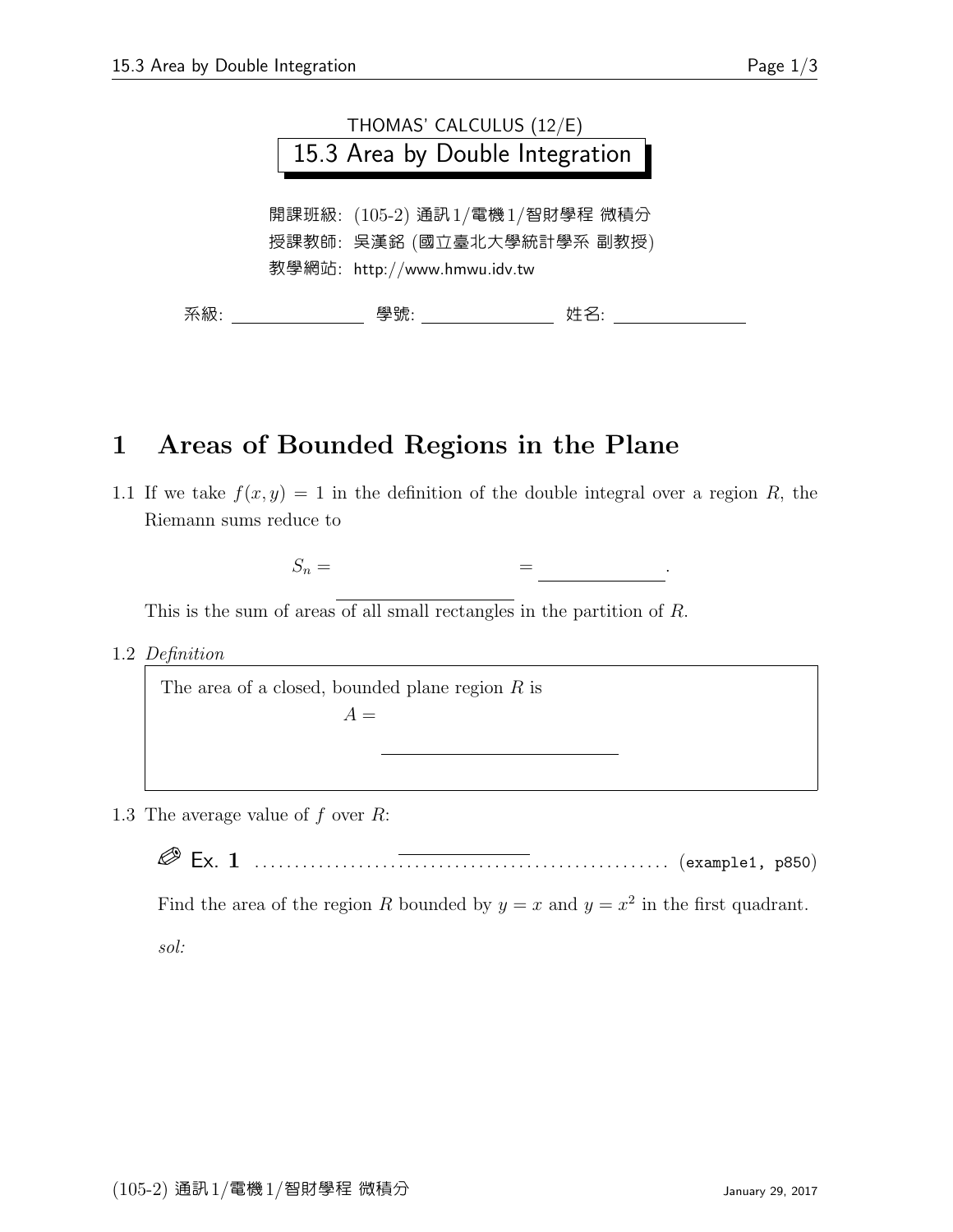Ex. 2 . . . . . . . . . . . . . . . . . . . . . . . . . . . . . . . . . . . . . . . . . . . . . . . . . . . . (example2, p851)

Find the area of the region R bounded by  $y = x^2$  and the line  $y = x + 2$ .

sol:

Ex. 3 . . . . . . . . . . . . . . . . . . . . . . . . . . . . . . . . . . . . . . . . . . . . . . . . . . . . (example3, p852)

Find the average value of  $f(x, y) = x \cos xy$  over the rectangle  $R : 0 \le x \le \pi, 0 \le x$  $y \leq 1$ .

sol: